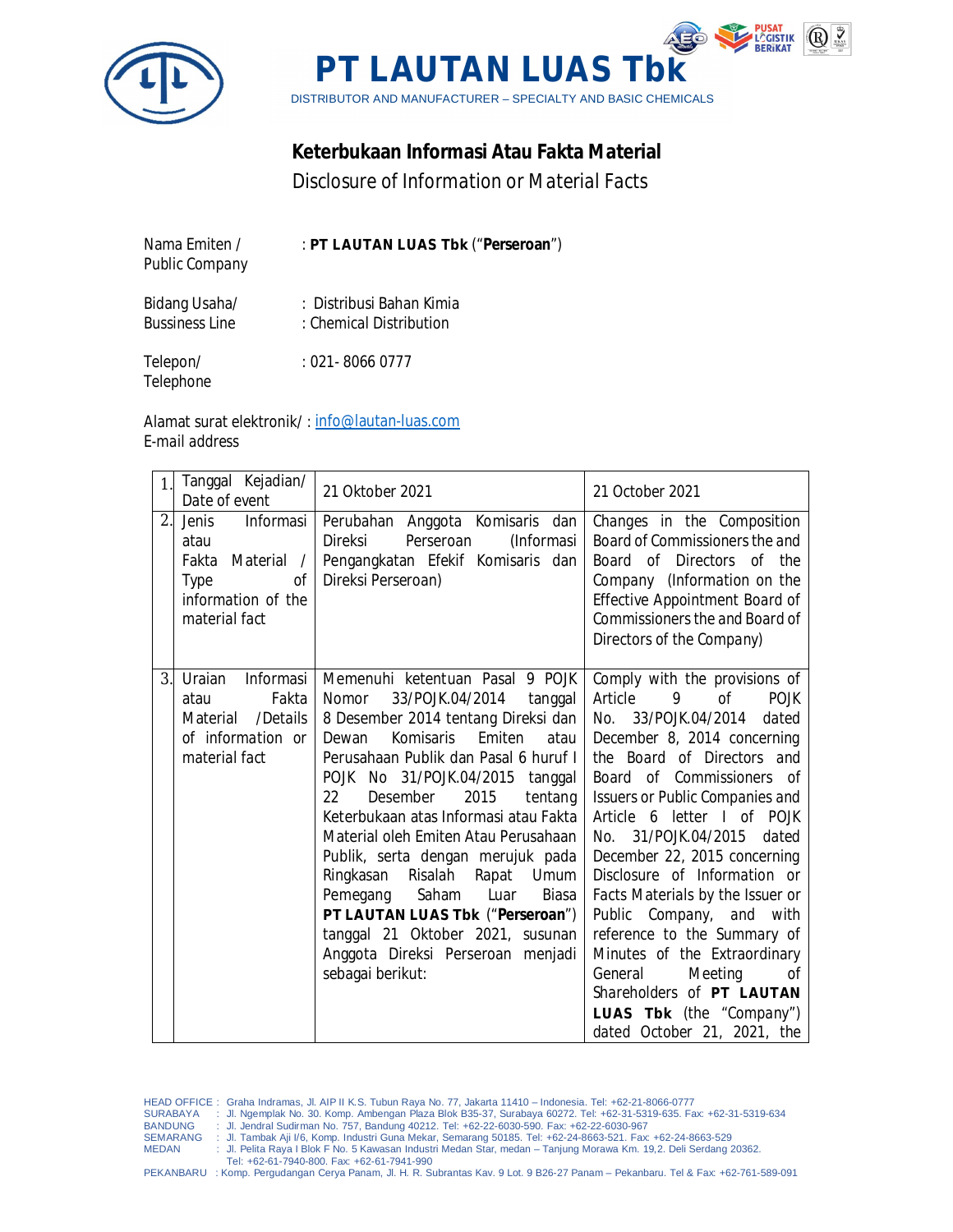|                                                                                                                                                                                                                                                                                                                          |                                                                                                                                                                                                                                                                                                   | composition of the Board of<br>Directors of the Company is as<br>follows:                                                                                                                                                                                                                                                                            |
|--------------------------------------------------------------------------------------------------------------------------------------------------------------------------------------------------------------------------------------------------------------------------------------------------------------------------|---------------------------------------------------------------------------------------------------------------------------------------------------------------------------------------------------------------------------------------------------------------------------------------------------|------------------------------------------------------------------------------------------------------------------------------------------------------------------------------------------------------------------------------------------------------------------------------------------------------------------------------------------------------|
|                                                                                                                                                                                                                                                                                                                          | Dewan Komisaris<br>Presiden Komisaris : Isien Fudianto<br>Wakil Presiden Komisaris: Pranata<br>Hajadi<br>Komisaris Independen: Ir. Rifana Erni<br>Komisaris Independen : Ir. Diah<br>Maulida<br>Komisaris Independen: Ir. R. Benny<br>Wachyudi, MBA<br>Komisaris Independen: Widiyanto<br>Poesoko | <b>Board of Commissioners</b><br>President Commissioner: Isien<br>Fudianto<br><b>Vice President Commissioner:</b><br>Pranata Hajadi<br>Independent Commissioner : Ir.<br>Rifana Erni<br>Independent Commissioner : Ir.<br>Diah Maulida<br>Independent Commissioner : Ir.<br>R. Benny Wachyudi, MBA<br>Independent Commissioner:<br>Widiyanto Poesoko |
|                                                                                                                                                                                                                                                                                                                          | <b>Direksi</b><br>Presiden Direktur: Indrawan Masrin<br>Wakil Presiden Direktur: Jimmy<br>Masrin<br>Direktur: Joshua Chandraputra Asali<br>Direktur: Soewandhi Soekamto<br>Direktur: Danny Suryadi Adenan<br>Direktur: Elly Mariana Tansil M                                                      | <b>Directors</b><br>President Director: Indrawan<br>Masrin<br>Vice President Director: Jimmy<br>Masrin<br>Director: Joshua Chandraputra<br>Asali<br>Director: Soewandhi Soekamto<br>Director: Danny Suryadi<br>Adenan<br>Director: Elly Mariana Tansil M                                                                                             |
| Dampak kejadian,<br>4.1<br>informasi<br>atau<br>fakta<br>material<br>tersebut terhadap<br>kegiatan<br>operasional,<br>kondisi<br>hukum,<br>keuangan,<br>atau<br>kelangsungan<br>usaha Emiten atau<br>kelangsungan<br>usaha Emiten atau<br>Perusahaan Publik<br>/ The impact of<br>material<br>such<br>event, information | Tidak ada                                                                                                                                                                                                                                                                                         | None                                                                                                                                                                                                                                                                                                                                                 |